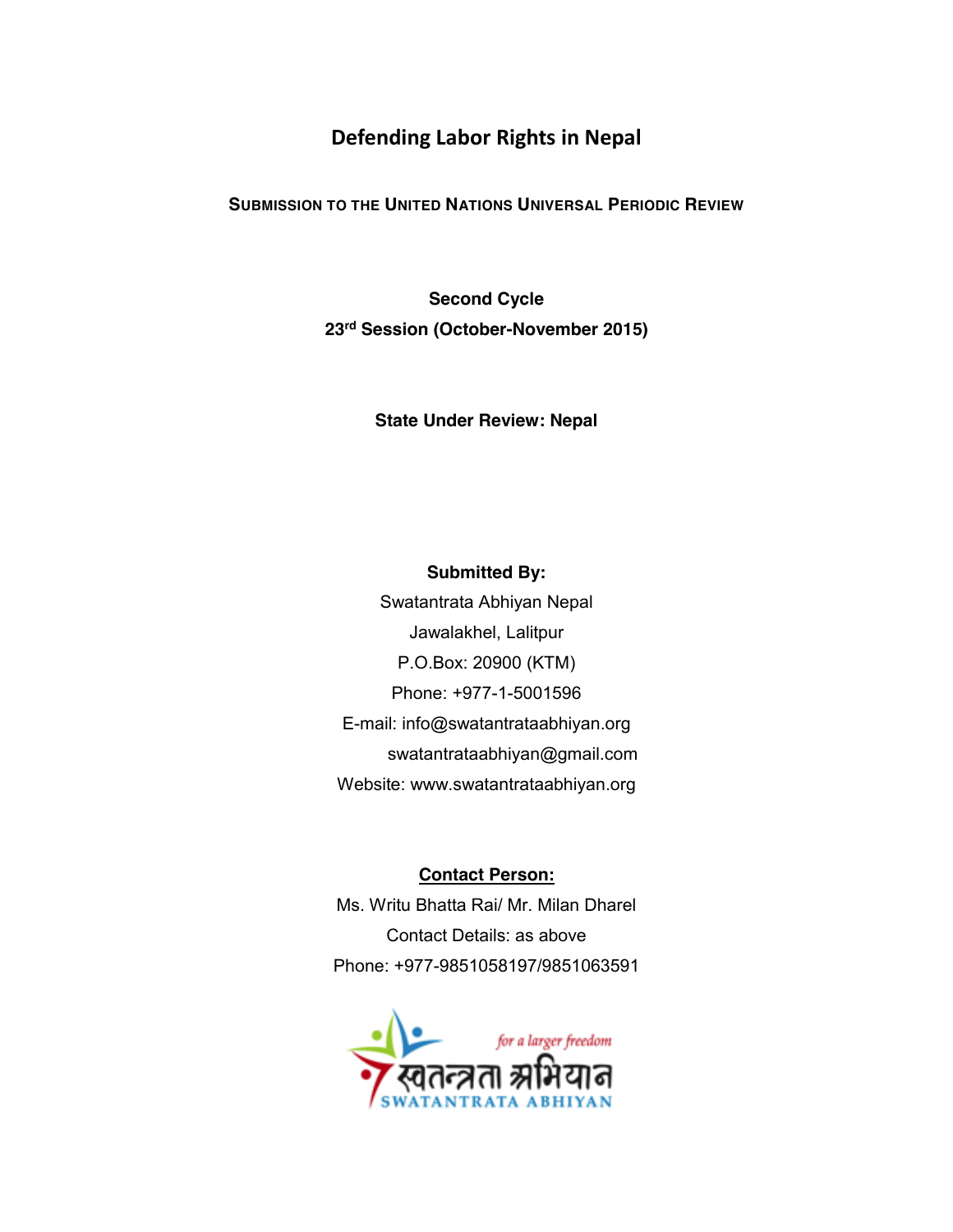#### **1. Introductions and Methodology**

- 1.1 Swtantrata Abhiyan is a Nepali Non Government Organization (NGO) working with theme "for a larger freedom" with it's major focus on Freedom from Slavery, Freedom from Fear, Freedom from Deprivation and Freedom from Discrimination. Under the theme of Freedom from Slavery, Swatantrata Abhiyan is working on labor agenda in Nepal mainly in the area of domestic workers, migrant workers and child labor since last three years. The organization is human rights based organization actively engaged on movement building research and policy influence. With the presence of scholars and practitioners having more than decade experience on the field of Freedom, Swatantrata Abhiyan is well recognized in Human Rights Movement in Nepal. For more details on Swatantrata Abhiyan, please visit www.swatantrataabhiyan.org.
- 1.2 Recognizing the opportunity to have alternative voice from workers sector, who are often forgotten in human rights actions both by civil society and even state, Swatantrata Abhiyan made this submission specifically to expose the situation of informal sector workers, domestic workers, migrant workers, child labor and sexual exploitation of entertainment sector workers.
- 1.3 The submission is based on the consultation and interview with organizations working on entertainment sectors of Nepal, with the informal sector workers, domestic workers and returnee migrant workers. Swatantrata Abhiyan Consulted with 31 workers representing trade unions and informal associations, reviewed 19 documents that includes: Interim Constitution, labor research and survey reports by non governmental organizations and central bureau of statistics, international labor office and other international organizations.

## **2. Key Areas of Concern**

### **Overall Country Situation and Situation of Workers**

2.1 Nepal ranks on 145<sup>th</sup> position among the countries based on Human Development Index (HDI), with a HDI value of  $0.540<sup>1</sup>$  and population of 27 million and annual growth rate of  $1.35\%$ <sup>2</sup>. Nepal has about 33 percent of its people below the age of 15, and 57 percent between the productive ages of  $15-59<sup>3</sup>$ . Among the total Nepalese

 <sup>1</sup> *UN Human Development Report 2014.*

*<sup>2</sup> National Population Census Report 2011, Central Bureau of Statistics, Government of Nepal.*

*<sup>3</sup> National Population Census Report 2011, Central Bureau of Statistics, Government of Nepal.*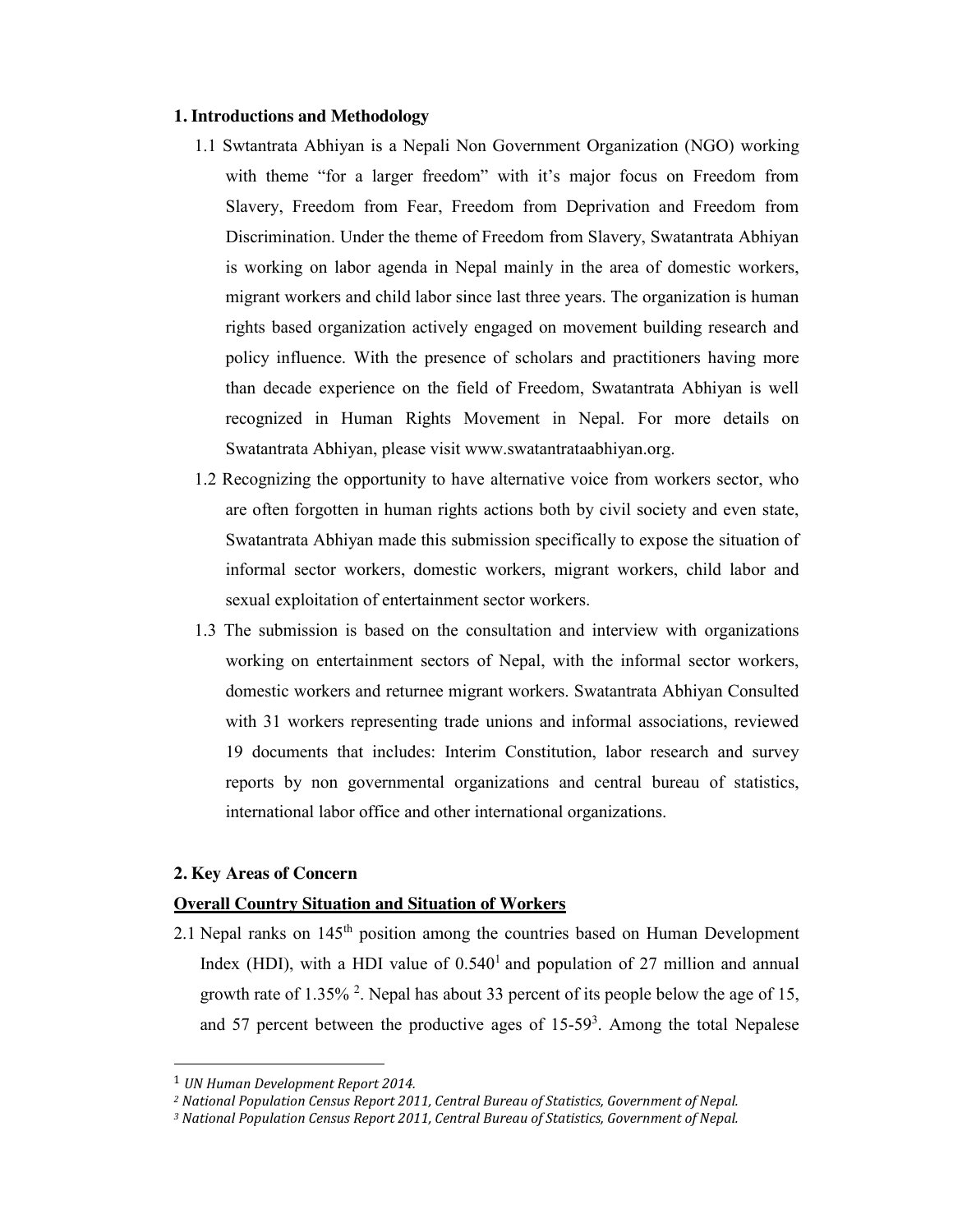population one fourth is living below the line of poverty<sup>4</sup>. Among the total population economically active population is 54.2% (62.5% among male and 46.8% among female population). The employment rate is also different between male and female with higher focus of male in the formal sector employment and lesser women in informal sector employment. The labor migration has become a major sector of youth employment (mostly unskilled) and a significant contributor of national economy. 7.3% of total population of Nepalese youth have been to abroad as migrant workers and the remittance have been sharing 24 percent of national economy<sup>5</sup>. Each day 1500 to 1800 youths are migrating abroad for work. The Global Slavery Index (2014) estimates that 228,700 Nepalese are enslaved with 40% enslaved abroad as migrant workers. Nepal is party to the seven out of nine human rights conventions and some of their protocols<sup>6</sup>. Nepal is also party to 11 ILO conventions <sup>7</sup> . It is not party to ILO fundamental convention of Freedom of Association and Protection of the Right to Organize Convention, 1948 (No. 87). Nepal is party to ILO convention on minimum age for employment (138) and convention on eliminating worst form of child labor (182). As per the Nepal Treaty Act 2047 (1990) article 9 has provisioned that the treaty provisions to which Nepal is party is enforceable as good as laws and state shall void contradicting provisions and should make necessary arrangements for enforcement.

2.2 The political transition of country is prolonging and new constitution promulgation is still delayed with confusion and uncertainty<sup>8</sup>. At the moment, the constitution drafting process has been halted due to the differences among the political parties on the issues of federal structure, governing system, judiciary system, citizenship and other issues.

l

*<sup>4</sup> National Living Standard Survey Report 2011, Central Bureau of Statistics, Government of Nepal. <sup>5</sup> Labor Migration for Employment A status Report of Nepal 2013/14, Government of Nepal, Ministry of Labor and Employment, Department of Foreign Employment.*

*<sup>6</sup> Nepal is not party to International Convention on the Protection of the Rights of All Migrant Workers and Members of their Families (2003), International Convention for the Protection of all Persons from Enforced Disappearance (2010), Optional Protocol to the International Covenant on Economic, Social and Cultural Rights (2013) Optional Protocol to the Convention against Torture and Other Cruel, Inhuman or Degrading Treatment or Punishment (2006) and Optional Protocol to the International Covenant on Economic, Social and Cultural Rights (2013)*

<sup>7</sup> *7 fundamental conventions, 1 governance conventions and 3 technical conventions*

*<sup>8</sup> With the success of Peoples Movement in 2006 for reinstating democracy and parliament, Nepal entered into peace process ending a 12 years long armed conflict waged by Communist Party of Nepal (Maoist). After the failure of constitution assembly to promulgate new constitution in 2012, another new constitution assembly election happened in 19, November 2013. In the current constitution assembly political parties have agreed to promulgate new constitution by 22 January 2015 have been already crossed.*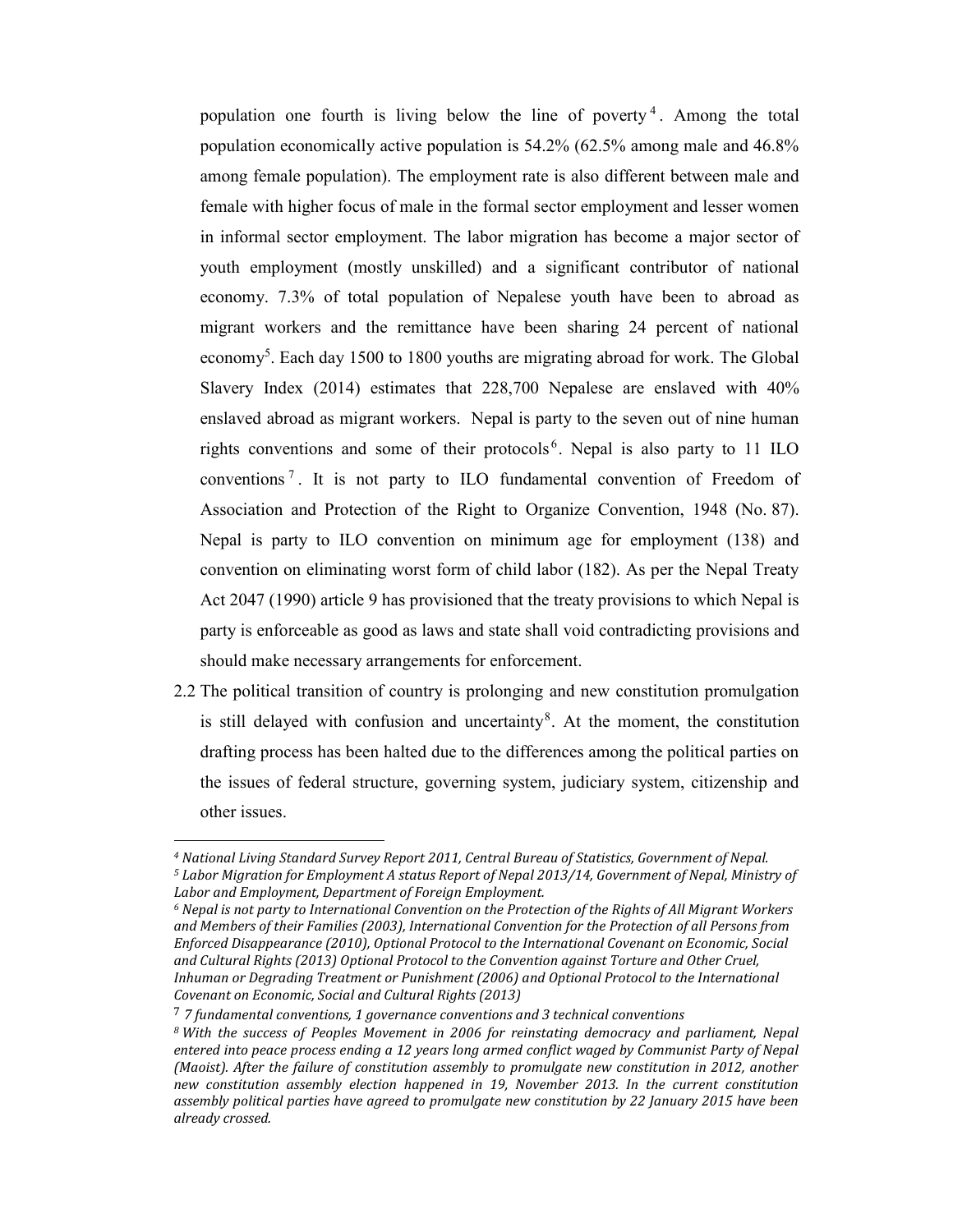- 2.3 Currently Nepal has Interim constitution promulgated in (2007, Eight Amendment 2010), which have ensured number of human rights provisions to the people and citizens of Nepal under fundamental rights section part 3, which are entitled to all people and citizens of Nepal. The Interim constitution also has specific fundamental rights such as to be protected from exploitation, slavery and forced labor as well as right to work and decent employment.
- 2.4 Nepal had received 135 recommendations including 5 recommendations focused on labor rights and one included workers access to food security and safety at the  $10<sup>th</sup>$ session in first cycle of Universal Periodic Review (UPR) in 2011. The Government of Nepal accepted all recommendations related to workers' rights. The Government adopted a plan of action to implement the accepted recommendations. The Government of Nepal presented a vague and confusing timeline mentioning the term "Due Course of Time" in the plan of action. Such terms allowed the Government to delay on realising the recommendations and skip accountability. Furthermore, the Government of Nepal did not submit mid term report on the status of recommendations from first cycle. As per the Mid Term Status Report from UPR Info only one recommendation is partially implemented related to child labor, but remaining were not implemented.

#### **Recommendations:**

- The Government of Nepal express a specific timeline on its plan of action to *implement the recommendations from first and second cycle of UPR as well as concluding observations from treaty bodies identifying specific role of concerned ministries and designated follow up and monitoring mechanism.*
- x *The Government of Nepal must prepare a mid-term review report and share publicly so that people can seek state accountability on its commitment of implementing the recommendations.*

### **Labor Legislation and Institutional Mechanism**

2.5 Nepalese labor system is mainly governed by the constitutional provision, Labor Act (1992) and it's by laws, General Code Provisions, Child Labor Prohibition and Regulation Act (2000). Tea Plant Workers Act, Prohibiting Bonded Labor and Rehabilitation of Freed Kamaiyas Act are other acts related to labor issues in Nepal. The Supreme Court Directives (2008) to regulate entertainment sector is also a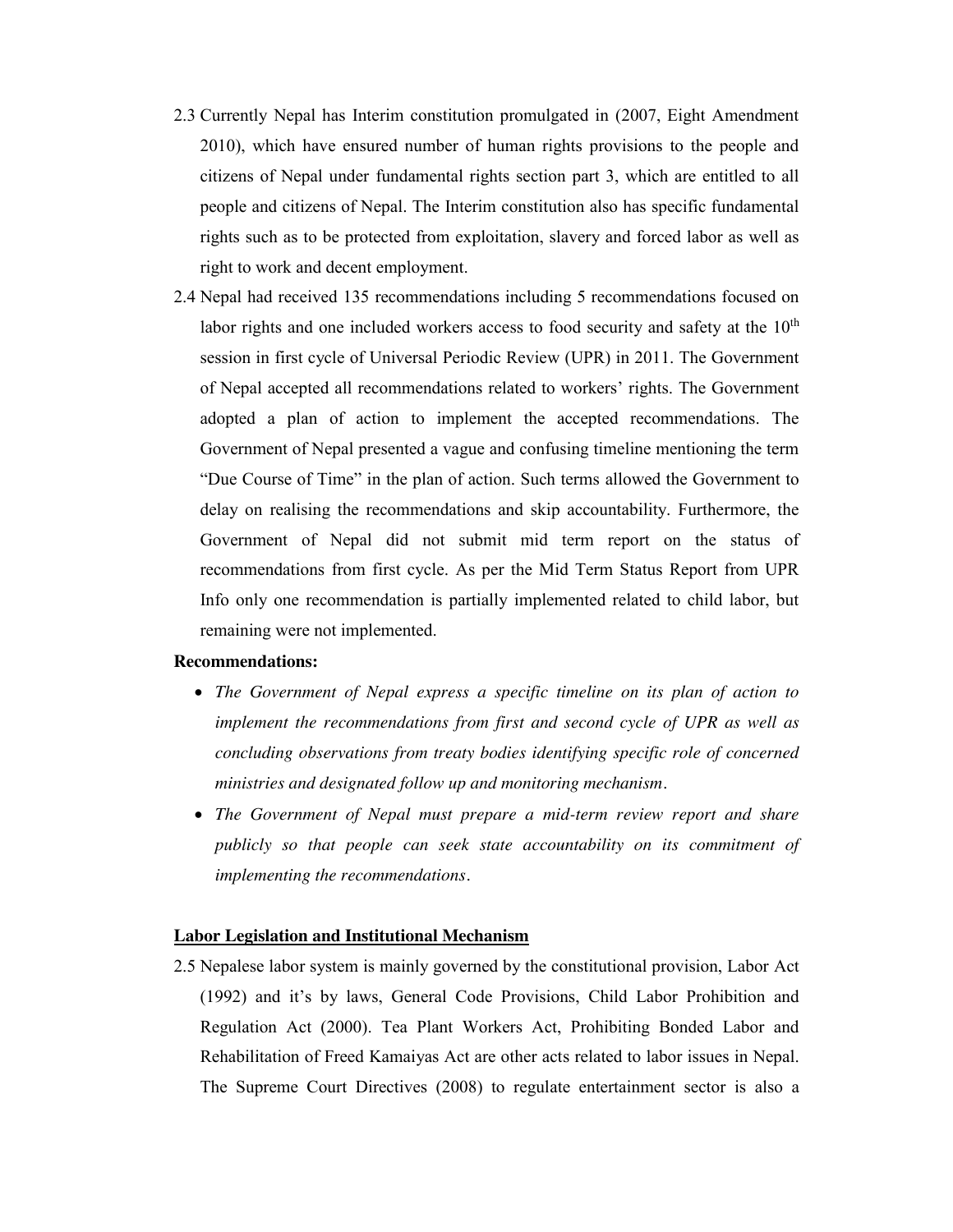guiding document for managing workers rights in night entertainment industries. In addition the Parliament of Nepal recently passed the Prohibiting and Punishing Sexual Harassment at Work Place Act (2014).

- 2.6 Ministry of Labor and Employment (MoLE) is the designated ministry for the labor regulation. However Ministry of Women, Children and Social Welfare (MoWCSW), Ministry of Health and Population (MoHP) and Ministry of Education (MoE) are directly related with labor conditions. With the labor migration context Ministry for Foreign Affairs and Ministry for Home Affairs are also responsible to deal with labor related issues mainly abroad and when trafficked and enslaved. The government has specific designated department: Department of Labor to deal with workers issues inside the territory of Nepal; and Department of Foreign Employment to manage workers working in foreign land. Along with there is provision of Foreign Employment Tribunal, Foreign Employment Promotion Board, and Foreign Employment Victim Relief Fund for the victim of fraudulent, slavery and trafficking practices in foreign employment process. The Government of Nepal has deployed Labor Attaché in five countries to deal with migrant labor issues.
- 2.7 Yet, the labor code is only focused on formal sector employers; whereas informal sector and self-employed workers are denied of rights. The foreign employment act, tribunals and the foreign employment promotion board are not able to perform well for addressing the issues of migrant workers properly and are not effectively functioning to control, prosecute and punish fraudulent, slavery and trafficking practices. The child labor acts are not implemented properly in practice. There are only 10 labor offices with only 11 factory inspectors who are mandated for labor inspection and prosecution all over the country. The newspapers have been reporting misuse of funds of foreign employment victim.

#### **Recommendations**

x *The Nepal government should have comprehensive review it's all labor related laws and should formulate a new labor law in compliance to ILO conventions addressing concerns of informal sectors, child labor and designating clear mandates of mechanisms to act at local level.*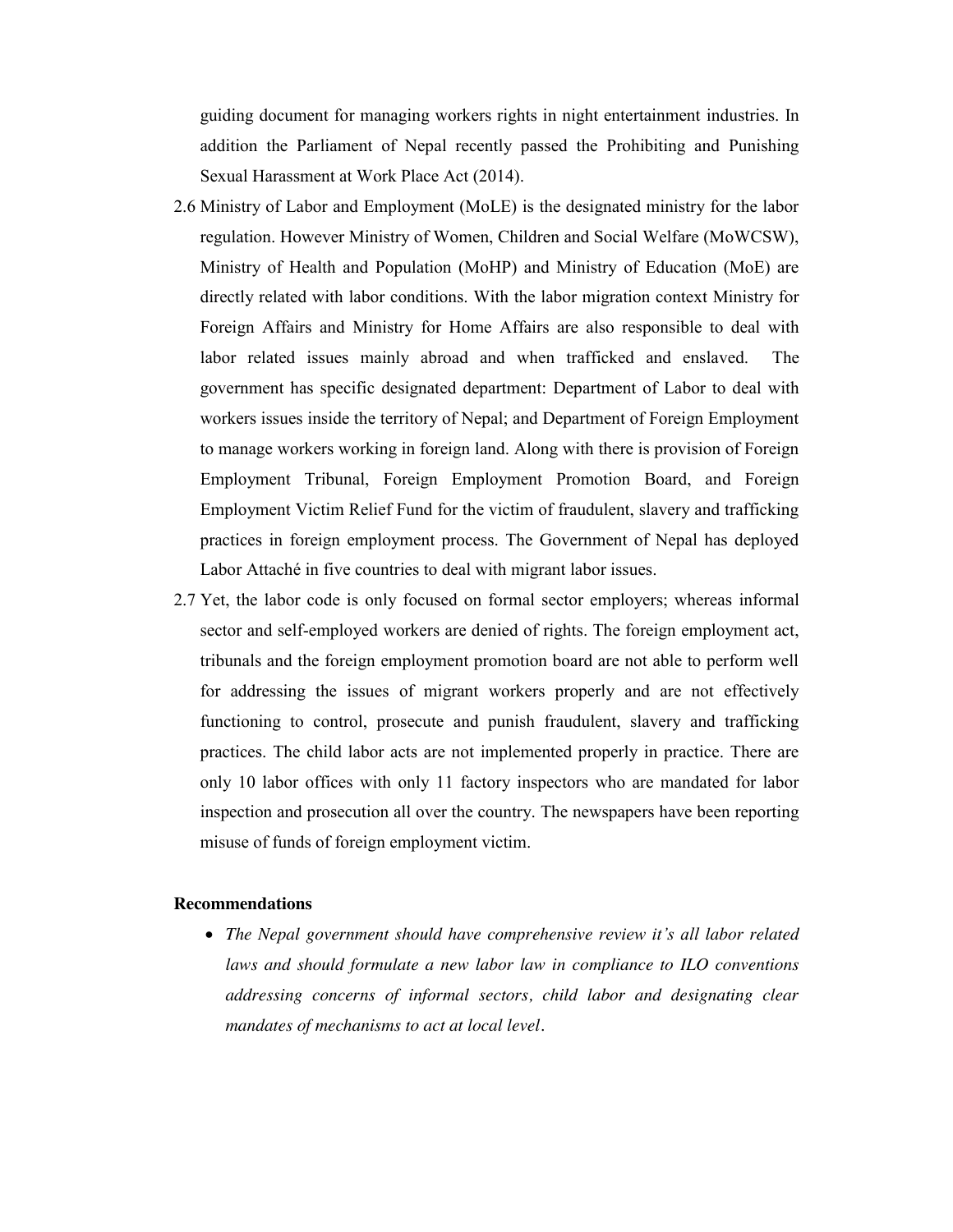- x *The Nepal government should act on to review it's foreign employment act and current mechanism and process consulting with trade unions, civil society organizations and victims.*
- x *The Nepal government should initiate to form a national labor council having representation of employers, governments, trade unions and NGOs working in the area.*
- x *The Nepal government must establish a labor data bank to regularly record, update and provide updated information on both formal and informal as well as local and migrant workers.*

## **Migrant Workers and Slavery**

- 2.8 Nepal Labor Migration report (2014) informs the registered migrant workers are more than 500 thousand in the year, there are other thousand who take the route of India and proceed undocumented way. The data does not record more than 700 thousand workers in India and other south Asian countries. Migrant workers are often victimized of fraudulent activities including trafficking and slavery practices. Though government has prosecuted 22 agencies previous year (2013/14), only 3 were convicted and many other such agencies are left without any actions. The recruitment agencies charge significantly higher fee with workers; there is absence of wage standard in receiving countries and the workers are often suggested to have fake documents with them. The information registered in department of foreign employment, produced in Disembarkation point in Nepal is often different from the document produced in Immigration and actual work practice in the destination. The National Human Rights Commission, Office of National Rapporteur on Trafficking of Women and Children reported foreign employment practices in Nepal depict the trafficking and slavery practices.
- 2.9 The Foreign Employment Promotion Board and a Foreign Employment Tribunal oversees the welfare and protection of migrants and to provide access to justice. Using insurance funds that all officially registered migrant labourers are required to pay, the government is mandated to give financial assistance to workers returning with disabilities or injuries or to families of workers who die overseas. So far up to the middle of 2014, it has provided assistance to 802 families of workers who died overseas, and to 414 families to bring the bodies of their family members back to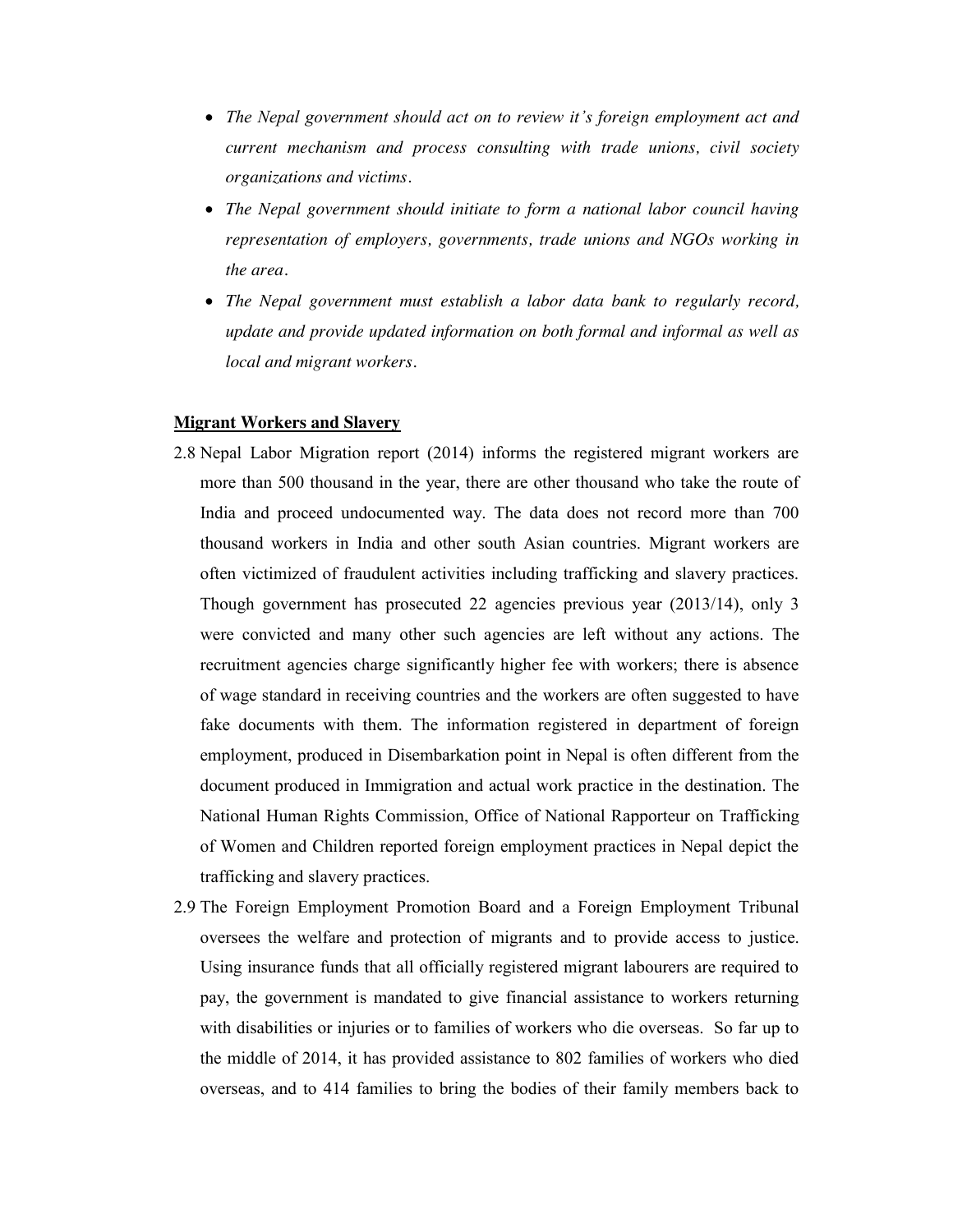Nepal. It has assisted 91 workers injured overseas and has supported 36 workers to return to Nepal. Much of the fund remains unspent, with a surplus in 2014 of more than USD 14 million,  $9a$  huge amount by comparison with funds spent through government departments. It can be difficult for injured or disabled returnees to access financial assistance because they must show documentation of their work overseas, and many of those who are most in need of support have had their papers confiscated.

## **Recommendations**

- *Nepal government should legally prohibit from charging recruitment fees by manpower agencies.*
- *Nepal government should ratify the International Convention on the Protection of the Rights of All Migrant Workers and Members of their Families (2003), ILO Convention on Domestic Work (C189) and should review it's labor supply agreements with receiving countries on minimum wage and basic work standards.*
- The current foreign employment act shall be reviewed and the foreign *employment tribunal shall be mainstreamed into regular court system as special bench with provision of free legal facilities and making crime on foreign employment as crime against state.*
- x *The government of Nepal should include returnee migrants and migrant workers under the social security programs and therefore must adopt social security act to address the inclusion of migrant workers.*

### **Informal Sector Workers and Slavery**

l

2.10 Despite the fact of having majority of workers (80%) working in informal sector employment mainly in agriculture, domestic work, brick factory workers, porters and in other many small enterprises, the government of Nepal has made no law to govern these workers, to set the minimum wage standards and defend their social security. Neither the informal sector workers have been properly assisted with labor inspection. The local governments are not responsible for documenting and

<sup>9</sup> Nepal's crackdown on migrant worker exploitation: more no go than pogo? http://www.theguardian.com/global-development/2014/may/01/nepal-clampdown-migrantworker-exploitation-operation-de-pogo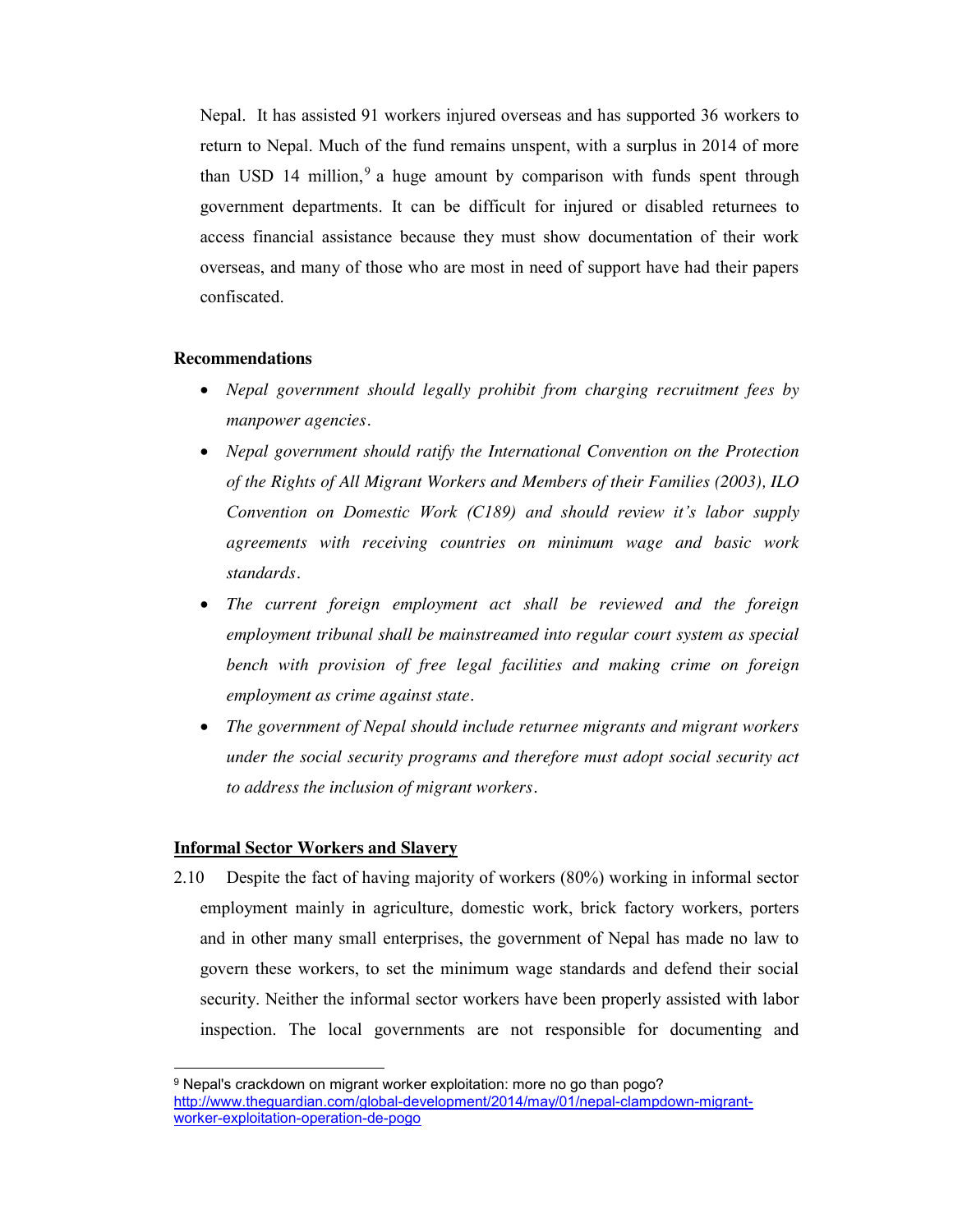recording informal sector workers. There is deep poverty among the informal sector workers. The recent tabled civil code bill has not recognized the workers status for domestic workers and their standby hours, defining domestic workers are person designated to available for work 24 hours at workplace.

2.11 National Human Development Report 2014, mentioned Average national labor productivity stands at US\$ 1181.077 US\$/year. The workers outside of Kathamndu valley earn significantly less than this. Out of 75 districts, 56 are below the national average; only 19 are above or equal to it. Kathmandu, with the highest ranking. The same report mentions, the primary (informal) sector, mainly agriculture, has an average labour productivity of US \$ 685.628/year, which is about 58 percent of overall national average productivity; this is substantially lower than the average in the secondary sector (Formal Sector), encompassing manufacturing, construction and electricity, gas and water, where the average is US\$ 1984.862/year.

#### **Recommendations**

- x *Nepal government should review it's current civil code bill and must make necessary amendments to recognize domestic workers as workers and also should provide the minimum labor standard.*
- *Nepal government should make the local government responsible to register, issue identity and confirm the minimum wage for informal sector workers, establish labor desk and include workers agenda in local governance and community development program.*

#### **Sexual Exploitation of Entertainment Sector Workers**

2.12 The NGOs report revealed that around 25,000 women and girls working in the entertainment business in Nepal are forced to serve clients with sexual overtones and almost 20 thousand of them are minors<sup>10</sup>. It is estimated that  $16-33\%$  of female sex workers are children (under 18 years)<sup>11</sup>.

## **Recommendations**

 <sup>10</sup> *Trafficking in Person Especially Women and Children in Nepal National Report (2012-13); National Human Rights Commission, Office of Special Rapporteur on Trafficking in Women and Children, Nepal. 11 ECPAT International facts sheet (2013) on sexual exploitation of children*